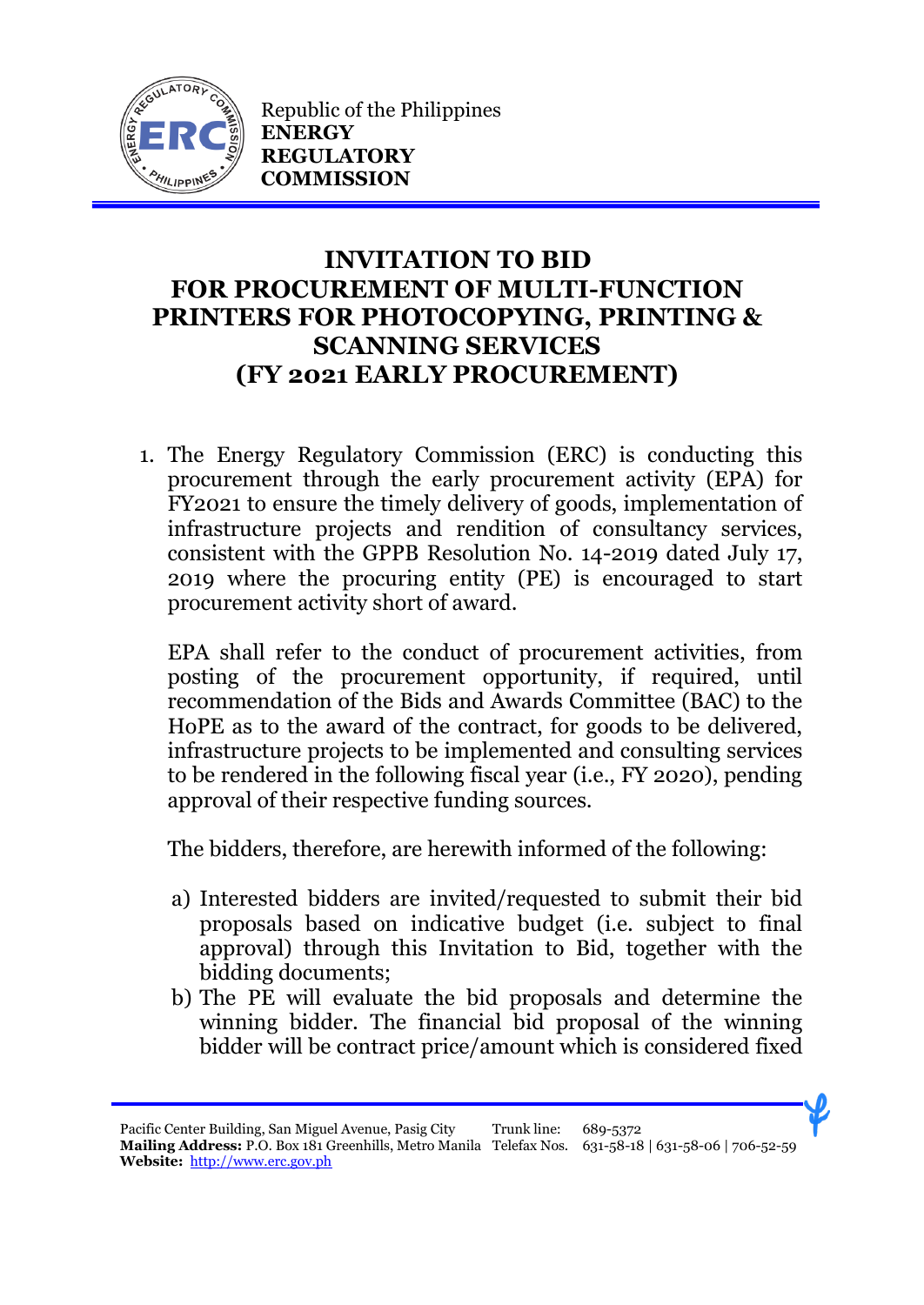price. However, the Notice of Award (NOA) will only be issued upon the approval of the budget (i.e., short of award);

- c) Should there be a delay in the award as affected by the possible delay in the budget approval, the bid validity as specified in the bidding documents (which is a maximum of 120 calendar days), the winning bidder may be requested to extend the bid validity accordingly (that is, changing the expiration of the original bid security). In case of the bidder's refusal to extend the bid validity, the bid submitted by said bidder will be rejected.
- 2. In this regard, the *ENERGY REGULATORY COMMISSION (ERC)*, through the *Government of the Philippines (GOP)* intends to apply the sum of *Five Million Four Hundred Sixty Thousand Pesos (PhP5,460,000.00), inclusive of all government taxes, and other fees and charges being the Approved Budget of Contract (ABC) to payments under the contract for Procurement of Multi-Function Printers for Photocopying, Printing & Scanning Services (FY 2021 Early Procurement), Lot No. 2020-50.* Bids received in excess of the ABC shall be automatically rejected at bid opening.
- 3. The *ERC* now invites bids for the above Procurement Project under the early procurement activity.
- 4. Delivery of the Service is required to be completed *thirty (30) days from receipt of Notice to Proceed (NTP).* Bidders should have completed, within the last *five (5) years* from the date of submission and receipt of bids, a contract similar to the Project. The description of an eligible bidder is contained in the Bidding Documents, particularly, in Section II (Instructions to Bidders).
- 5. Bidding will be conducted through open competitive bidding procedures using a non- discretionary "*pass/fail*" criterion as specified in the 2016 revised Implementing Rules and Regulations (IRR) of Republic Act (RA) No. 9184.

Bidding is restricted to Filipino citizens/sole proprietorships, partnerships, or organizations with at least sixty percent (60%) interest or outstanding capital stock belonging to citizens of the Philippines, and to citizens or organizations of a country the laws

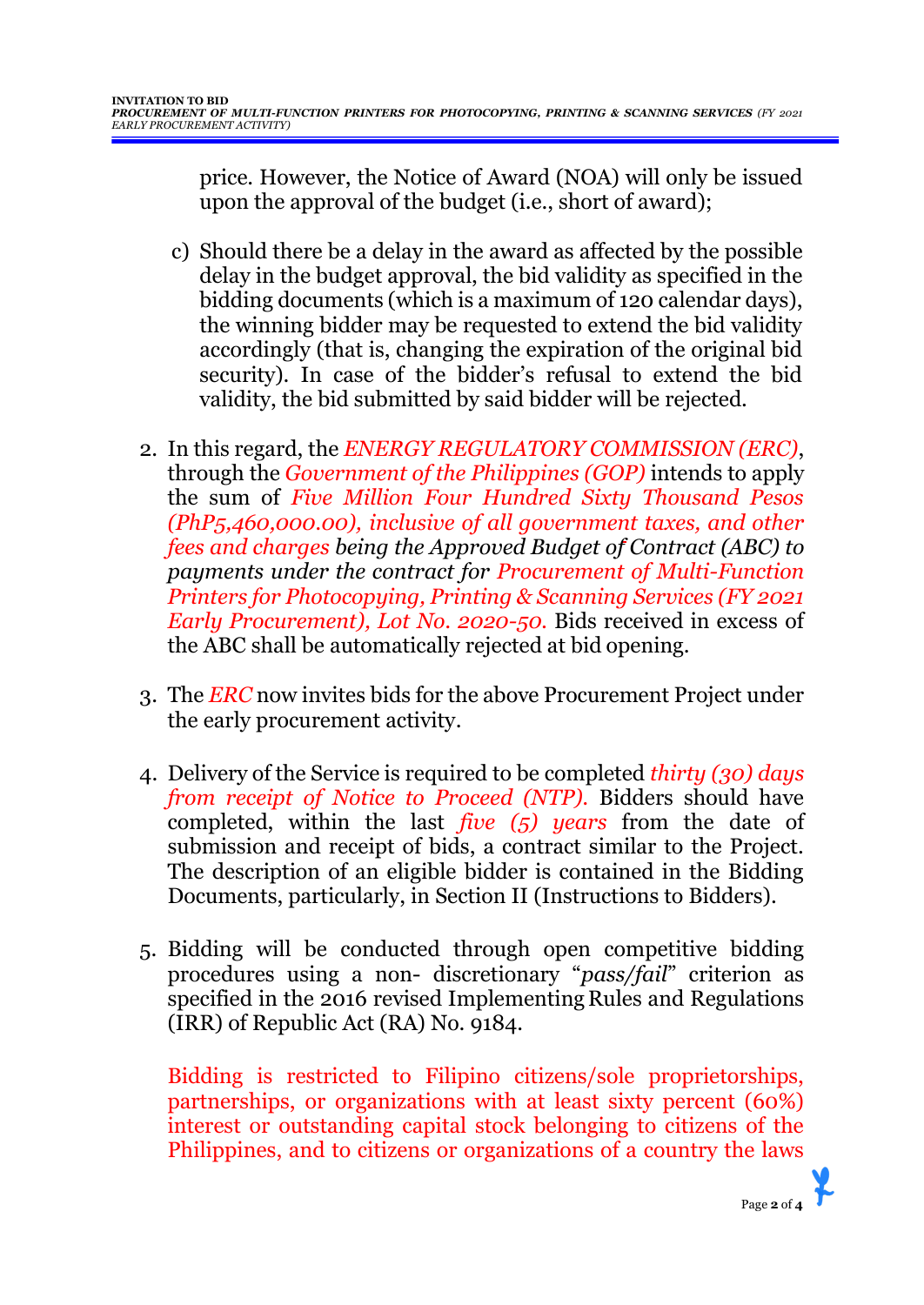or regulations of which grant similar rights or privileges to Filipino citizens, pursuant to RA No. 5183.

- 6. Prospective Bidders may obtain further information from *ERC BAC Secretariat* and inspect the Bidding Documents at the address given below during *Monday to Friday, 9:00 A.M. to 4:00 P.M*.
- 7. A complete set of Bidding Documents may be acquired by interested Bidders on *29 November 2020* from the given address and website(s) below *and upon payment of the applicable fee for the Bidding Documents, pursuant to the latest Guidelines issued by the GPPB, in the amount of Ten Thousand Pesos (PhP10,000.00)*. The Procuring Entity shall allow the bidder to present its proof of payment for the fees *in person.*
- 8. The *ERC BAC* will hold a Pre-Bid Conference<sup>1</sup>, which shall be open to prospective bidders, on *07 December 2020, 3:00 P.M. through videoconferencing via MS Teams, which can be accessed through:*

https://teams.microsoft.com/l/meetupjoin/19%3ameeting\_N2VkNjk4NmMtZTZkYS00ZDQyLTgzNDgtMTM0NDk zYmRjYjgw%40thread.v2/0?context=%7b%22Tid%22%3a%220f0dac9f-433c-41ba-9f57-42be6fe671a9%22%2c%22Oid%22%3a%22638c224b-aae0- 4a1f-95d8-6b417df5646d%22%7d

- 9. Bids must be duly received by the BAC Secretariat through manual submission at the office address indicated below on or before *22* **December 2020, 12:00 P.M.** Late bids shall not be accepted. Bidders are requested to submit one (1) original and one (1) copy of their bids. Bidders are likewise requested to bring the originals of the documents submitted and present the same for comparison during the bid opening.
- 10. All Bids must be accompanied by a bid security in any of the acceptable forms and in the amount stated in **ITB** Clause 14.
- 11.Bid opening shall be on *22 December 2020, 3:00 P.M.* at the given address below. Bids will be opened in the presence of the bidders' representatives who choose to attend the activity.